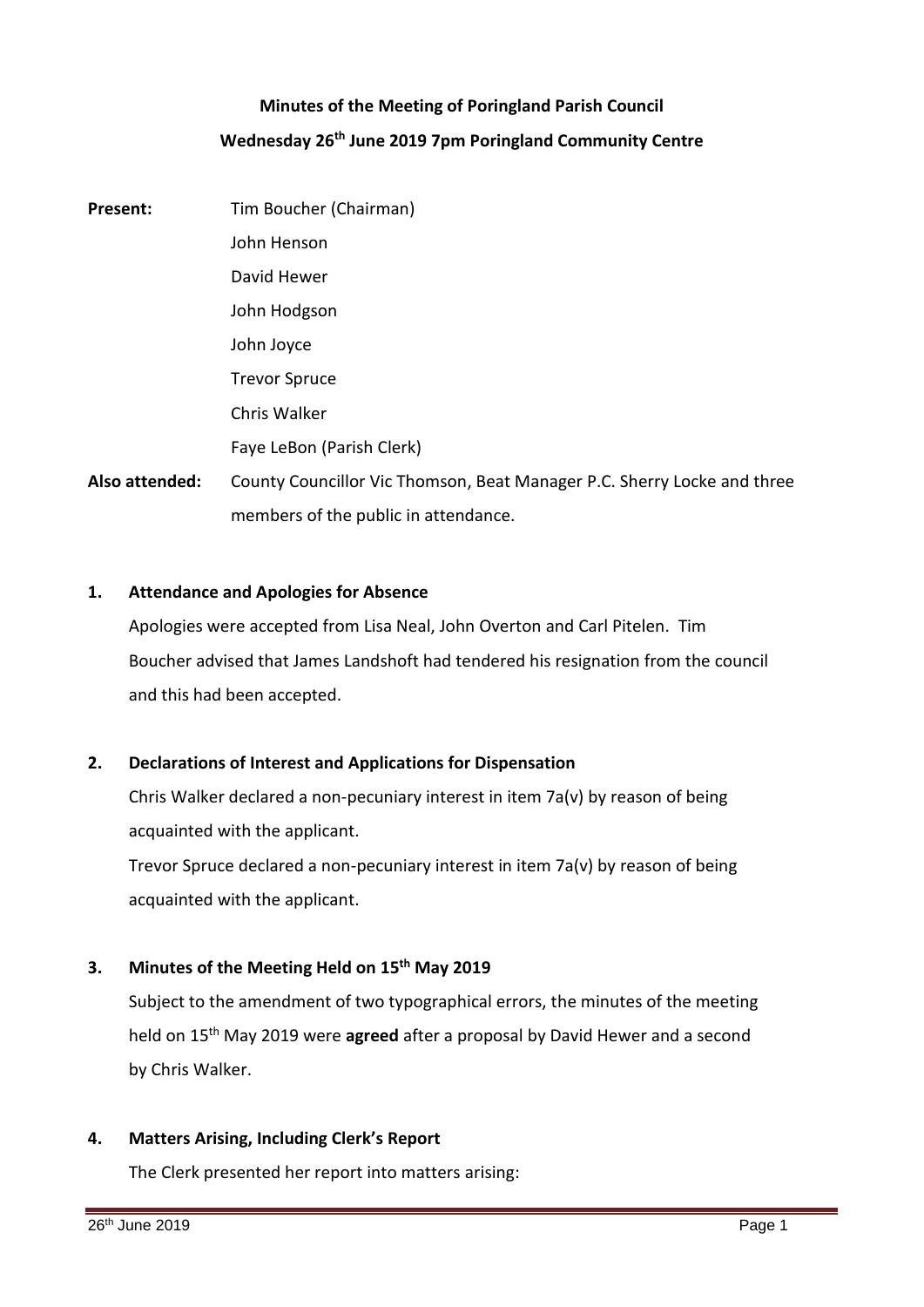Tentative discussions have been held with a local landowner over a possible area of land for a new cemetery. It was noted that whatever land is suggested, this would require rigorous ground water testing to ensure that the land is suitable now and sustainable for the future.

With regards to the Bus Stop at Hardley Road, consultation letters had been sent to neighbouring properties. Only one response has been received which is querying the exact location as there is a small discrepancy between the aerial plan and the design picture, and querying whether the bus stop sign would be better on the lamp post, rather than digging up the footpath for a new post. Norfolk County Council has responded that if the parishioner is happy with the bus stop attached to the lamp post outside their property, they will endorse this following confirmation from the Parish Council. All were agreed to endorse locations of the bus stops, agreeing with parishioner feedback that the bus stop would be better placed on the lamp post. The Clerk had met with the Conversation Volunteer Group to review the ponds at the community centre and the leisure garden. Recommendations were read out to the meeting, including to cut back the trees at the community centre over a threeyear period and reduce the nutrient levels to reduce the pond weed. The nutrient levels were better at the pond in the leisure garden but a reduction of vegetation is required. The cost of the conservation volunteers is £300 + VAT per day. The Clerk and Trevor Spruce will discuss the proposals to see what added value they can give over and above what is already in the contract. **Clerk Clerk / T.S.**

The intruder alarm has been installed at the community centre and the BT line in the bar re-instated to allow the call out system to work. The alarm contractor will be returning to site on 4<sup>th</sup>/5<sup>th</sup> July to connect the alarm to the phone line and also to connect a relay to the new rear doors to ensure these are fire safety compliant. The application for the Charity Bank account has been completed and just requires signatures from all councillors to facilitate the opening. The forms have also been completed for the change of bank signatories for all existing bank accounts. These will have to be signed by all relevant councillors. **Clerk to coordinate**

A response to Norfolk County Council about poor communications relating to highway works, drafted by John Joyce and David Gooderham, has been sent to Norfolk County Council. No response has been received to date.

**Clerk to**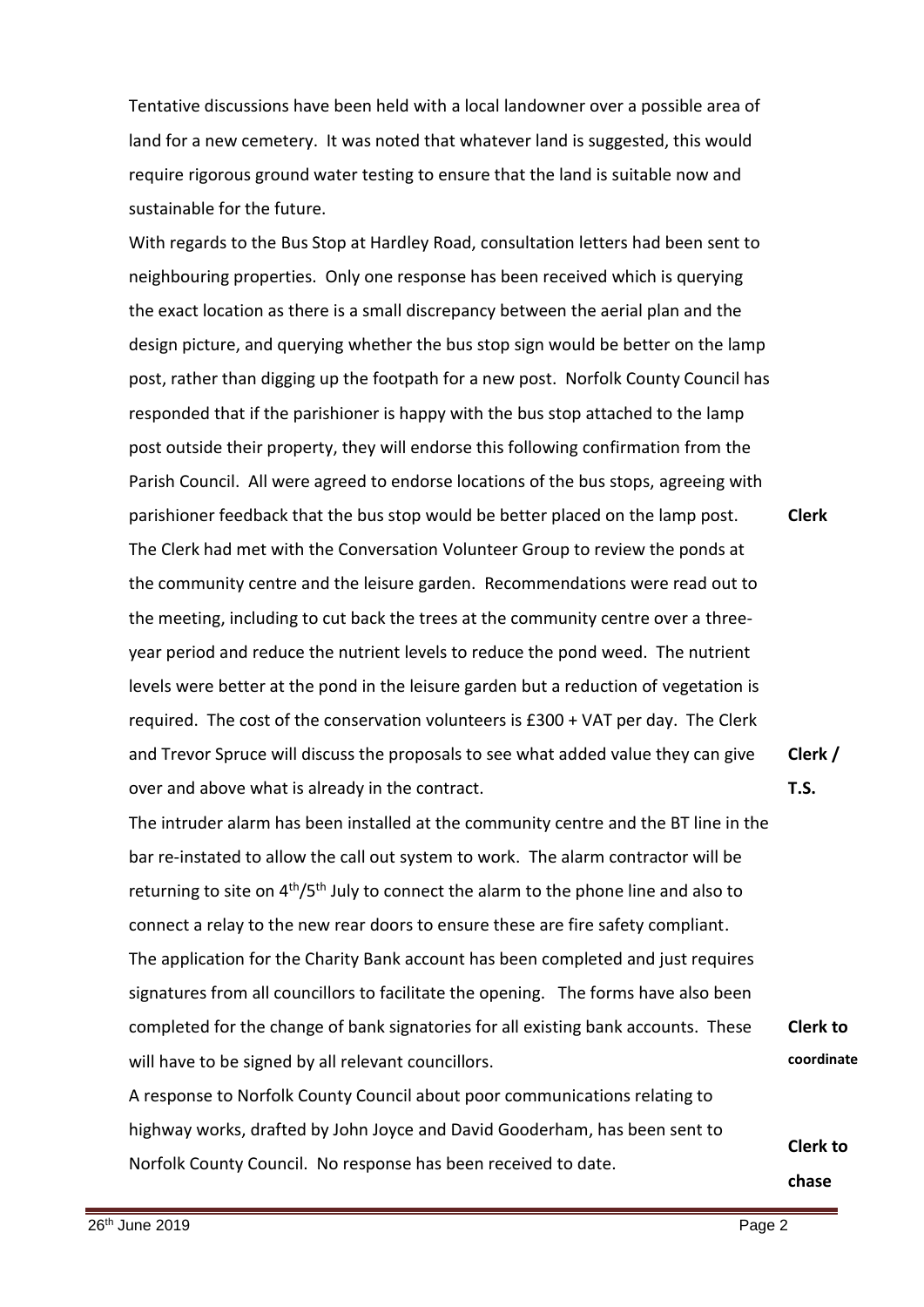Cllr Overton, Cllr Thomson and Tim Boucher are meeting with the head teacher of Poringland Primary School on 5<sup>th</sup> July to discuss the oversubscription of the primary school and what plans can be put in place over the short and long term to mitigate this matter.

A query was raised by a member of the public at the Annual Parish Meeting about problems with the bus service. First Bus have been contacted but without specific details of times and service they cannot progress the complaint.

With regards to the request for a donation for the permissive pathways at High Ash Farm, the proprietors advise that donations received are use for 2 purposes. First to help contribute to the cost of providing the permissive access walking (use of land, maintenance, mowing and machinery) and also to help contribute to the cost of the conservation work on the farm. Until the end of 2016 the £70,000 in annual costs was funded by the EU through a higher tier countryside stewardship scheme but this funding is no longer available. Since then the proprietors have been self-funding and asking for donations to maintain the paths to help prevent them from closing the access and returning the farm to intensive arable production. With regards to giving Poringland residents access to the additional routes, they advise it would be possible to provide a small number (5) passes that residents would be able to collect from the community centre and then be able to use the sponsored routes with these. It would be preferable if the cost of the passes would be borne by the Parish Council. Cllr Thomson advised that there may be a new approach coming up to promote the relationship between local landowners with permissive pathways and Parish Councils.

The Clerk is to liaise with the councils of the 6 group to find out their stance on the matter, as all have been approached by the landowner.

### **5. Report from the Chairman**

The Chairman reported that as a result of the resignation of James Landshoft, the process for recruitment of a new councillor will begin. The Clerk will contact South Norfolk Council to advise them of the situation and to initiate the process to request a by-election.

The community centre manager now has sufficient volunteers for the fete. All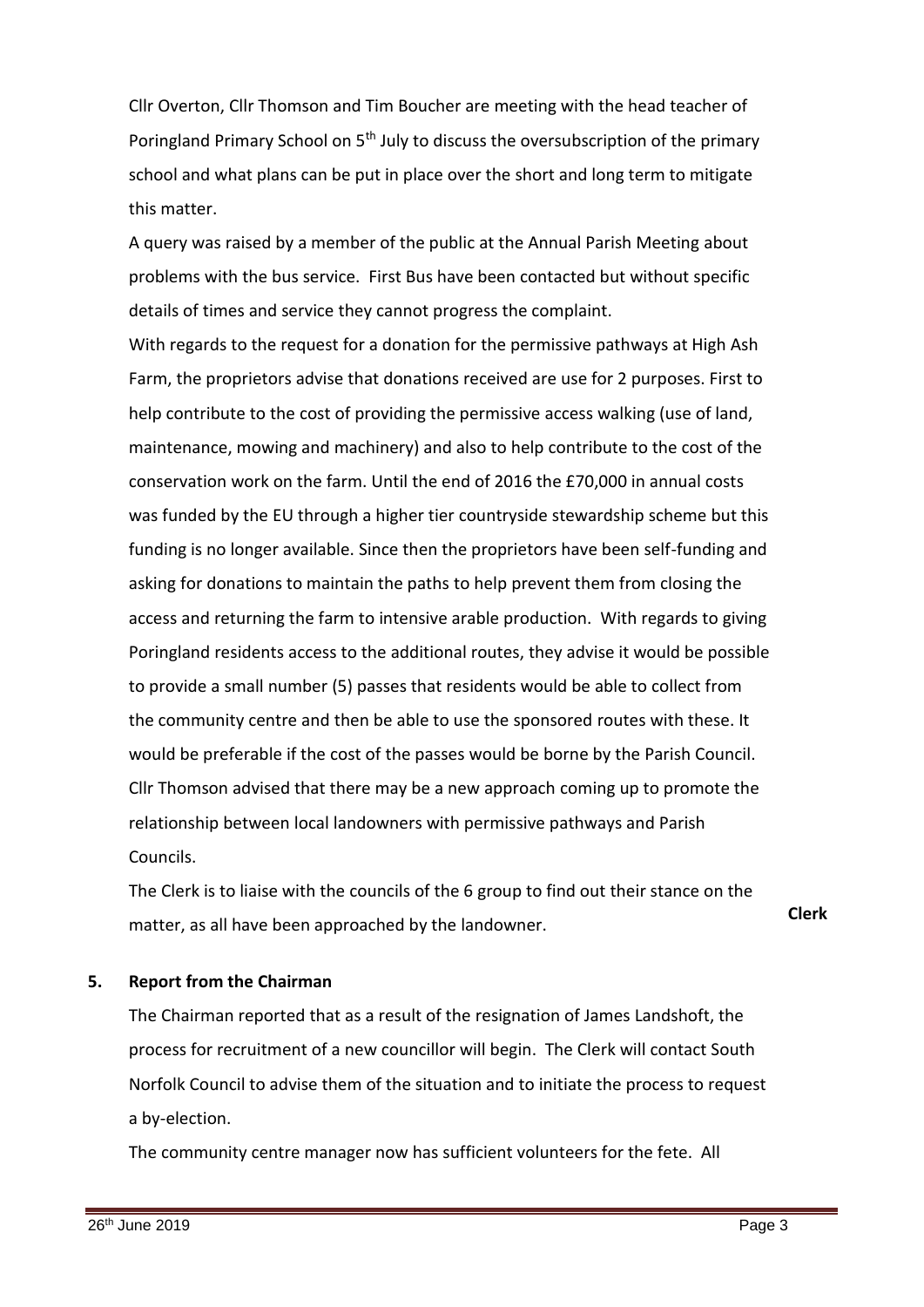councillors were encouraged to promote the event.

### **6. Public Participation**

*Standing orders were suspended to allow members of the public to speak.*

### **a)** District Councillors

Cllr Spruce reported that he is in the process of attending a considerable amount of training courses. Cllr Neal and Cllr Thomson are heavily involved with the parking in Trowse on Whitlingham Lane.

### **b)** County Councillor

Cllr Thomson advised that the new parking scheme on Whitlingham Lane will provide parking meters and a ban on overnight parking.

P.C. Locke further advised that the motorhomes that are frequenting this area are being monitored to ensure that there is no one living in them. The police are working closely with Norfolk County Council to ensure that travellers are not living in non-compliant sites.

Cllr Thomson advised that if there are problems with the bus service, these need to be raised straight away. The passenger managers at Norfolk County Council have been attending the Six Strategic Group meetings as opposed to individual Parish Council meetings. Norfolk County Council still subsidises a small number of routes, such as the Loddon to Norwich route.

Cllr Thomson has been coordinating several departments to help with primary school provision. This included using data from South Norfolk Council to help with predicting numbers of reception age children.

Norfolk County Council is also involved in campaigning to reduce fly tipping and to promote water safety, particularly as Norfolk has 200 miles of inland waterways and 90 miles of coastline.

He wished to clarify that the plastic from recycling bins in Norfolk is processed in the UK, not abroad as was suggested in a recent BBC documentary.

After a successful bid by Norfolk County Council, Norfolk will be taking part in the Early Years Transformation Academy. Organisations working across health and maternity services will now work even more closely to strengthen how they work in partnership to improve children's lives. He also noted that it was important to promote the extra funding for childcare for 2 year olds for eligible families. He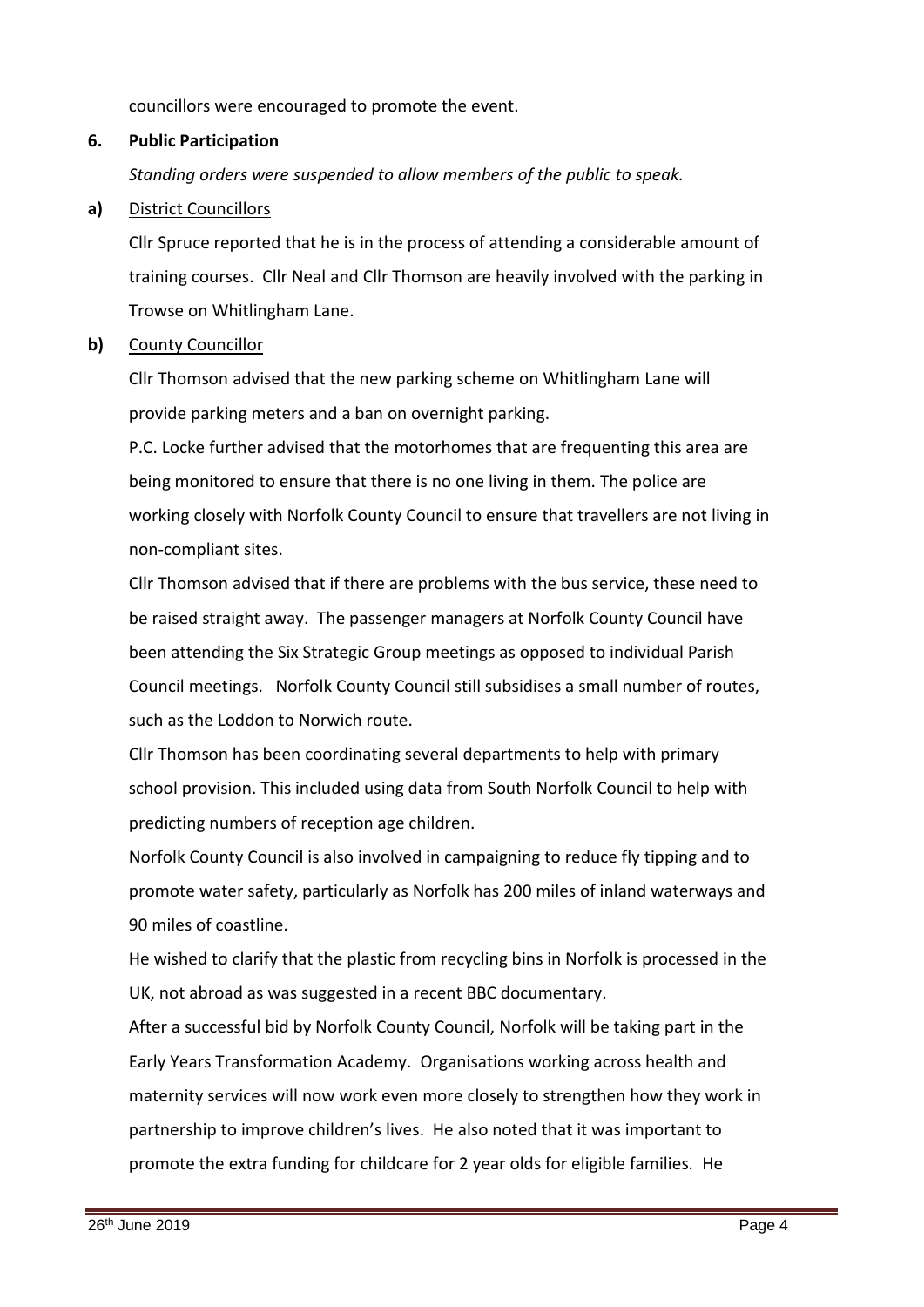further advised that ninety new specialist school places for children with autism are being created at Norfolk's mainstream schools, as part of Norfolk County Council's £120m investment in special educational.

Norfolk County Council held a carers support day on 14<sup>th</sup> June, as it is estimated that there are approximately 100,000 unpaid carers in Norfolk, many of them aged under 18.

1900 responses for the Western Link consultation are now being analysed and Cabinet will discuss this in July.

The Thickthorn improvement consultation runs between  $3^{rd}$  June and  $11^{th}$  July. Other schemes in Norfolk include the campaign for the full dualling of the A47. The Norfolk coastal paths map has been digitalised and is available online. A free book is also available.

£13.5m is being invested in improvements to Norwich Castle, as part of the 'Medieval Norwich' project.

Norfolk County Council will be investing in green technology firms using £10.5m from the EU's low carbon initiative fund. And Norfolk County Council's 'digital zone' can be visited at the Royal Norfolk Show, exhibiting technology to keep people independent for longer and enhancing children's education.

Norfolk County Council will also be supporting the Great British Cycling Festival which runs from the  $27<sup>th</sup> - 30<sup>th</sup>$  June.

### **c)** Public Participation

A member of the public raised that he felt that the Parish Council were due to apply for funding under the parish partnership scheme for white lines on approach to the mini roundabouts on Devlin Drive as he felt people were unsure as to how to navigate them. The Clerk clarified that the Parish Council applied for funding for 'Think' signs and that these will soon be installed in the area. The parishioner is to pass the details on to the Clerk and the Clerk will forward these to highways. A member of the public raised concerns about the level of weeds on the cycle path, particularly south of Elizabeth Road. The Clerk advised that this had been reported to the highways rangers for clearance.

A member of the public raised concerns about the level of traffic travelling in excess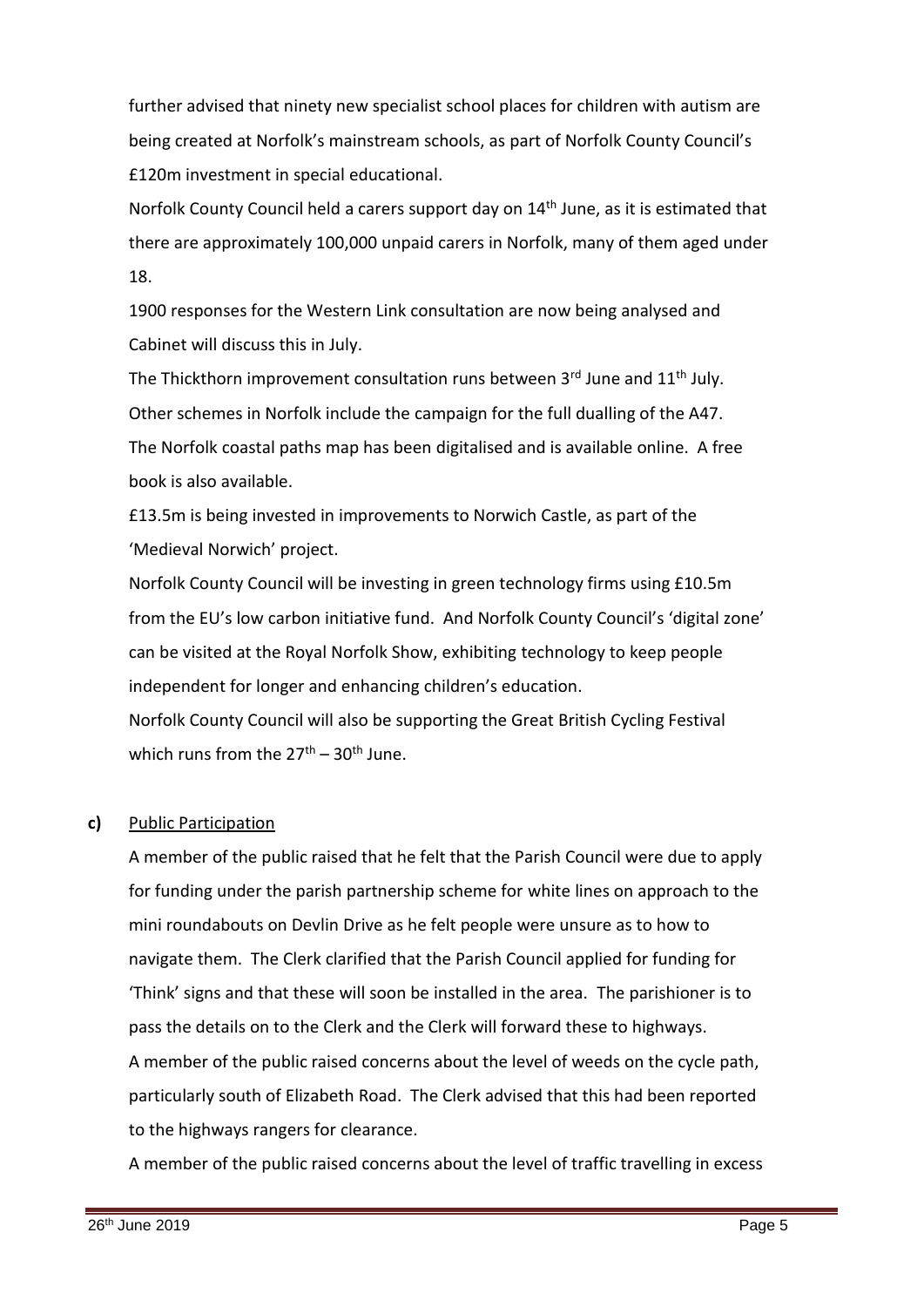of the 20mph limit on Shotesham Road. P.C. Locke advised that 20mph zones ought to be self policing and is not police policy to provide resources to enforce speeds along 20mph roads. John Hodgson has volunteered to look at the data from the SAM sign in more detail. Trevor Spruce requested that P.C. Locke should liaise with the community speedwatch team to include Shotesham Road. A member of the public noted the high level of vehicles parking on the pavement and felt that this should be better policed.

*Standing orders were reinstated.* 

#### **7. Planning**

- **a)** Applications Received
- **i)** 2019/1061 – 5 West View - Erection of two storey rear extension and front porch. Tim Boucher presented this application to the meeting. He proposed that council makes no comment on this application, seconded by Chris Walker and carried.
- **ii)** 2019/1139 – 38 The Street – Proposed Single Storey extensions to side and rear elevations. Minor layout and external alterations. John Joyce presented this application to the meeting. He noted that there was an objection from the neighbouring property, but advised that this is relating to a previous application which has already been granted planning permission. John Joyce proposed that no comment be made on this application, seconded by John Henson and carried. **Clerk**
- **iii)** 2019/1174 – 77 Rectory Lane – To Replace existing conservatory with brickwork incorporating brick piers. John Joyce presented this application to the meeting and proposed that there should be no comment made by the council. Seconded by John Hodgson and carried.
- **iv)** 2019/0209 – 3 Rectory Lane - Retrospective freestanding car port/garage, a vehicle gate and picket fence to front and proposed garden shed to rear. John Henson presented this application to the meeting and proposed that there should be no comment made by the council. Seconded by Chris Walker and carried. **Clerk**
- **v)** 2019/0783 - Unit 1 And Unit 2 (Rainbow International) Dormer House, Carr Lane.

**Clerk**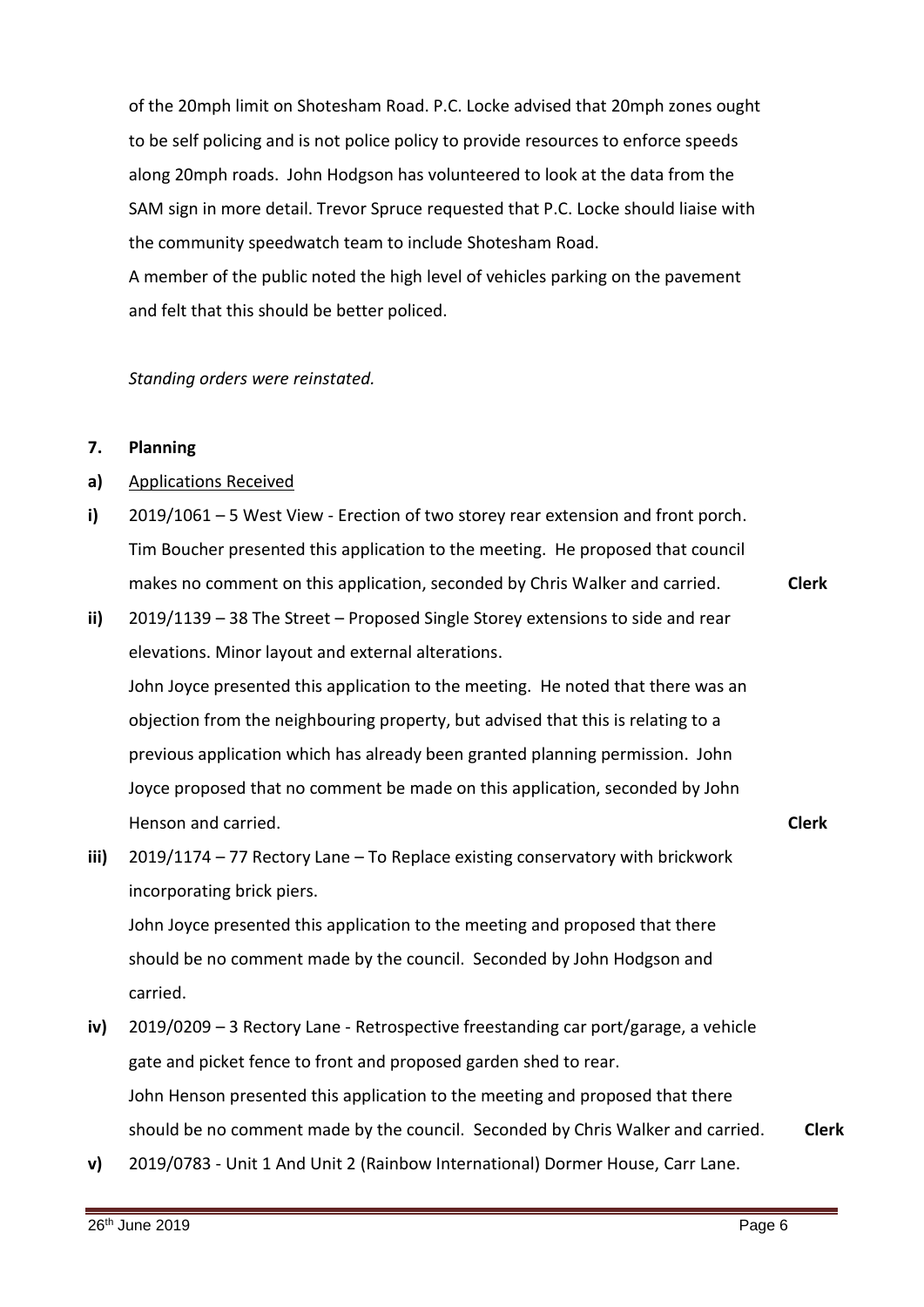Change of use from business to residential use (retrospective). John Henson presented this application to the meeting. He raised concerns about the lack of commercial land in the village. He further added that the work had already been done without the provision of a viability report which could prove that the commercial use was still viable.

John Henson proposed that the Parish Council should recommend refusal of this application, seconded by David Hewer and carried. *[Trevor Spruce and Chris Walker abstained from participating in the debate and voting on this item]* **Clerk**

**vi)** 2019/1173 – 52 Rosebery Avenue – Erection of 2 Storey Rear Extension Trevor Spruce presented this application to the meeting. He noted that this extension mirrors that of extensions which have already occurred on neighbouring properties. He proposed that the Parish Council should recommend approval of this application, seconded by Chris Walker and carried.

## **Clerk**

#### **b) Planning Decisions**

The following planning decisions were noted.

- **i)** 2019/0652 – 35 The Street - Variation of condition 2 of permission 2017/2006 (Erection of replacement bungalow and new bungalow on rear plot) - change of orientation and addition of 2 porches to new dwelling (at rear) **APPROVAL WITH CONDITIONS**
- **ii)** 2019/0849 – Land West of Octagon Farm Bungay Road Bixley Norfolk -Discharge of conditions 3 - Air source heat pumps and 4 – Water efficiency of permission 2015/2326– **APPROVAL OF DETAILS**
- **iii)** 2019/0699 - Variation of condition 2 of planning permission 2018/1211 - Plot 2, to amend size of dwelling and layout. **APPROVAL WITH CONDITIONS**
- **iv)** 2019/0700 - Variation of condition 2 of planning permission 2018/1210 - Plot 1, to amend size of dwelling and layout. **APPROVAL WITH CONDITIONS**
- **v)** 2019/0671 – 7 West View - Enlargement of existing ground floor and erection of first floor rear extension. **APPROVAL WITH CONDITIONS**
- **c) To Allocate Areas for Councillors to Review Planning Applications**

It was noted that the Clements Gate area had yet to be allocated. It was agreed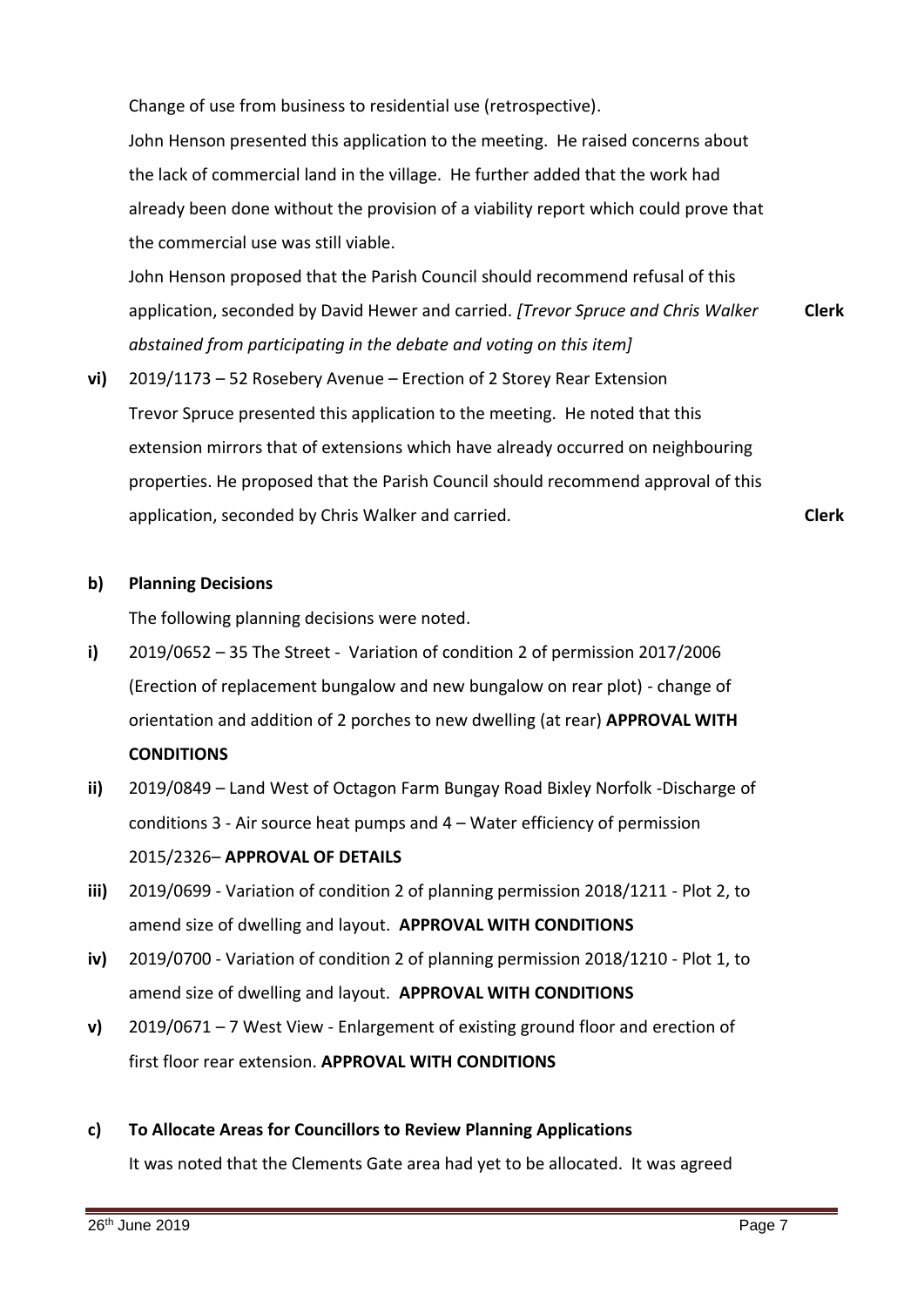that Trevor Spruce will review planning applications in this area. It was agreed that John Hodgson would review the routes that were previously reviewed by Steve Aspin. Trevor Spruce will assist for an initial period. It was agreed that Carl Pitelen will review the routes that were previously reviewed by David Gooderham.

The areas which were being covered by James Landshoft will be allocated to the new councillor when they are in post.

#### **8. Correspondence and Consultations**

**a)** To Consider Correspondence from Norfolk County Council Regarding a 20mph Zone Traffic Regulation Order at Mulberry Park

Norfolk County Council has provided a consultation for a Traffic Regulation order for a 20mph zone on the Mulberry Park development. It was agreed after a proposal from John Henson and a second from Trevor Spruce to support this proposal. **Clerk**

- **b)**  To Consider Correspondence from Norfolk County Council Regarding the 2020/21 Parish Partnership Scheme and Raise Possible Projects for Consideration. Correspondence had been received from Norfolk County Council about the 2020/2021 parish partnership scheme. Examples were given of possible schemes. It was agreed to defer this item to allow councillors time to consider possible schemes for the village.
- **c)**  To Consider Moving Dog Bin on Devlin Drive to Upgate.

The usefulness of the dog bin on Devlin Drive was considered, on the basis that there was no footpath to access it, and much of the bin was being engulfed by the hedge. It was agreed that, rather than considering moving the bin to Update, the bin would be better retained at Devlin Drive, but sited on the other side of the hedge. The Clerk is to seek the opinions of local dog owners, and also confirm that South Norfolk Council would collect from this site. **Clerk**

#### **9. Finance**

#### **a)** Receipts, Payments, and Bank Reconciliation

The receipts, payments and bank reconciliation for May 2019 were presented and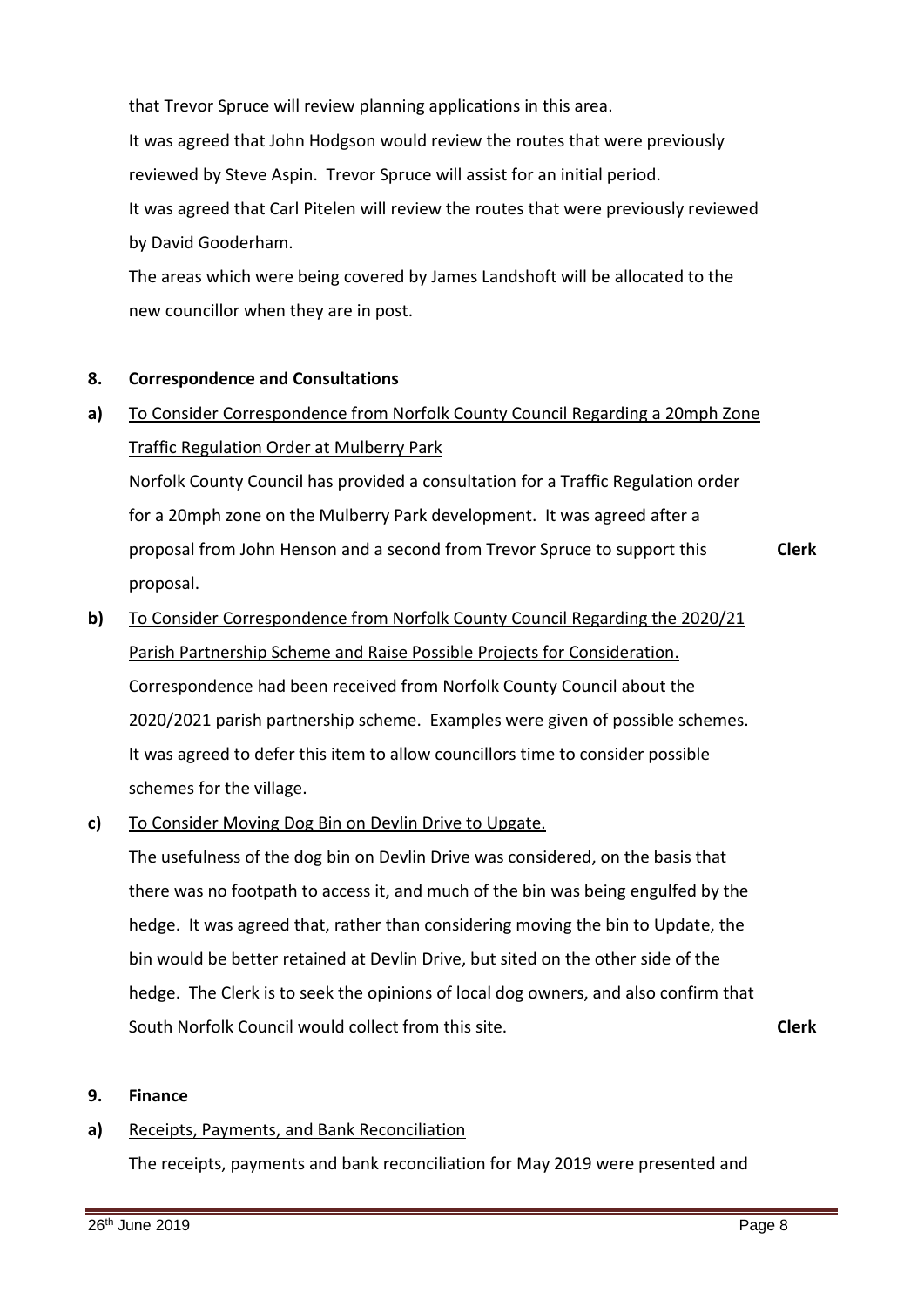**noted**.

### **b)** Accounts for Payment

It was **agreed** to pay the following accounts, following a proposal from David Hewer and a second from Chris Walker. John Henson and Trevor Spruce will authorise the payments once agreed by council.

| Payee                           | <b>Description</b>                      | <b>Amount</b> |
|---------------------------------|-----------------------------------------|---------------|
|                                 | <b>Staff Salaries</b>                   | £6,107.96     |
| <b>HMRC</b>                     | <b>PAYE &amp; NIC</b>                   | £2,044.16     |
| Norfolk Pension Fund            | <b>Pension Contributions</b>            | £2,271.83     |
| Microshade                      | <b>Hosted IT</b>                        | £241.20       |
| <b>Norfolk Copiers</b>          | Copying and Repair of Printer           | £286.09       |
| Ian Smith Group                 | <b>Stationery and Stamps</b>            | £22.00        |
| Parish Online                   | <b>Annual Subscription</b>              | £72.00        |
| ВT                              | Telephone and Broadband                 | £48.14        |
| <b>Auditing Solutions</b>       | <b>Internal Audit</b>                   | £516.00       |
| <b>Hollinger Print</b>          | Newsletter for 5+ Magazine              | £145.00       |
| <b>Total Gas and Power</b>      | Electricity                             | £801.86       |
| <b>ESPO</b>                     | Gas (April and May)                     | £187.80       |
| World Pay                       | <b>Card Charges</b>                     | £1.32         |
| <b>Hugh Crane</b>               | <b>Cleaning Consumables</b>             | £276.90       |
| Wave                            | <b>Community Centre Water</b>           | £290.67       |
| Dynorod (P. Bowyer)             | <b>Clearance of Drains</b>              | £258.00       |
| <b>PHS Group</b>                | Annual Waste Removal                    | £217.44       |
| Office Water Supplier           | <b>Water Cooler Rental and Supplies</b> | £131.35       |
| TP Fire                         | <b>Fire Risk Assessment</b>             | £514.00       |
| <b>Kids Karts</b>               | Fete Expenditure                        | £450.00       |
| <b>PTA Events</b>               | Paypal platform fee                     | £0.79         |
| Norwich Electrical              | Repair of Lighting / Install Fan        | £273.18       |
| <b>Total Gas and Power</b>      | Electricity                             | £138.65       |
| <b>Parker Planning Services</b> | Neighbourhood Plan Consultancy          | £2,760.00     |
| Vortex                          | <b>Grounds Maintenance</b>              | £519.99       |
| <b>Spruce Landscapes</b>        | <b>Grounds Maintenance</b>              | £983.40       |
| Garden Guardian                 | <b>Grounds Maintenance</b>              | £782.27       |
| Veolia                          | Waste Removal                           | £75.58        |
| Barclaycard                     | Stationery / Event expenditure          | £70.53        |
| Spruce Landscapes               | <b>Install Heras Fencing</b>            | £72.00        |
| Name Withheld                   | <b>Refund of Fete Stall</b>             | £20.00        |
| R. McCarthy                     | <b>Fete Prizes</b>                      | £29.00        |
| R. McCarthy                     | Petty Cash Top Up                       | £83.87        |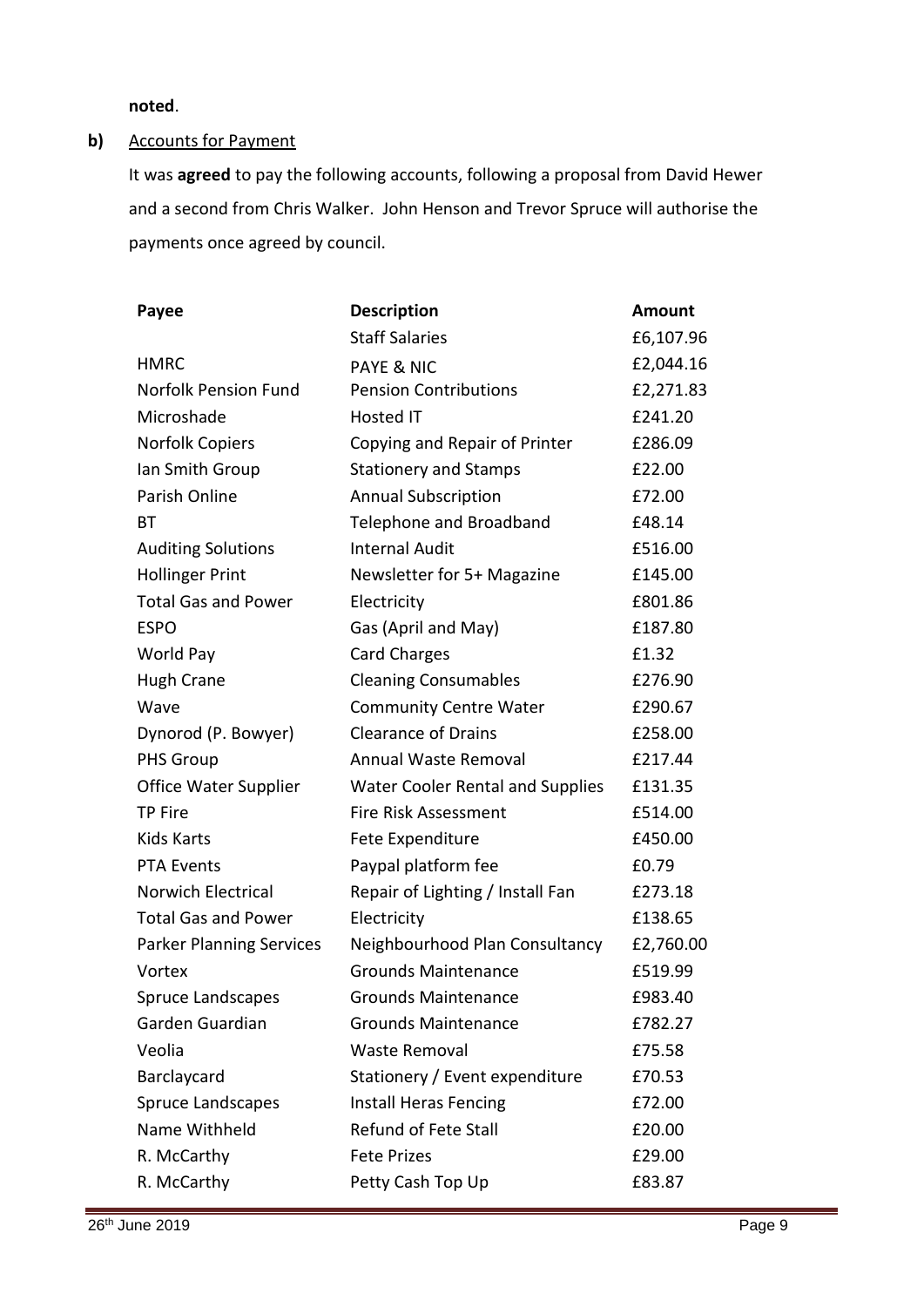- **c)**  To Receive Internal Auditors Report for Close of 2018/2019 This had been circulated to councillors. The contents were noted.
- **d)** To Agree Annual Governance Statement for 2018/2019 The Annual Governance Statement had been previously circulated to councillors. David Hewer proposed that the council had met its responsibilities and the Annual Governance should be agreed. This was seconded by Chris Walker and carried.
- **e)**  To Agree Accounting Statements for 2018/2019 The internally audited Accounting Statement had been previously circulated to councillors. Chris Walker proposed that this should be agreed, seconded by David Hewer and carried.
- **f)**  To Consider Reinvestment of Hampshire Trust One Year Bond Correspondence with Hampshire Trust had been received, confirming maturity of the bond and options post maturity. Chris Walker proposed that the money should be re-invested in a further one-year bond, seconded by David Hewer and carried.
- **g)** To Consider Contribution to the Octagon when in use as a Post Office Councillors reviewed correspondence received from All Saints' PCC regarding the maintenance of the Octagon and the churchyard.

John Henson proposed that a donation of £200 should be made towards the Octagon when it is in use as a post office, seconded by John Hodgson and carried. Trevor Spruce proposed that a further £50 contribution should be made towards the grass cutting in the churchyard. There was no seconder and the motion was lost.

### **10. Committees and Advisory Group Reports and Recommendations**

**a)** Neighbourhood Plan Committee

> John Joyce reported that the Neighbourhood Plan has been submitted to South Norfolk Council for review. They have identified the need for an updated screening opinion and greater detail in the consultation statement, before they can agree that the plan meets the 'Basic Conditions'.

South Norfolk Council will undertake the Habitat Regulation Assessment (HRA)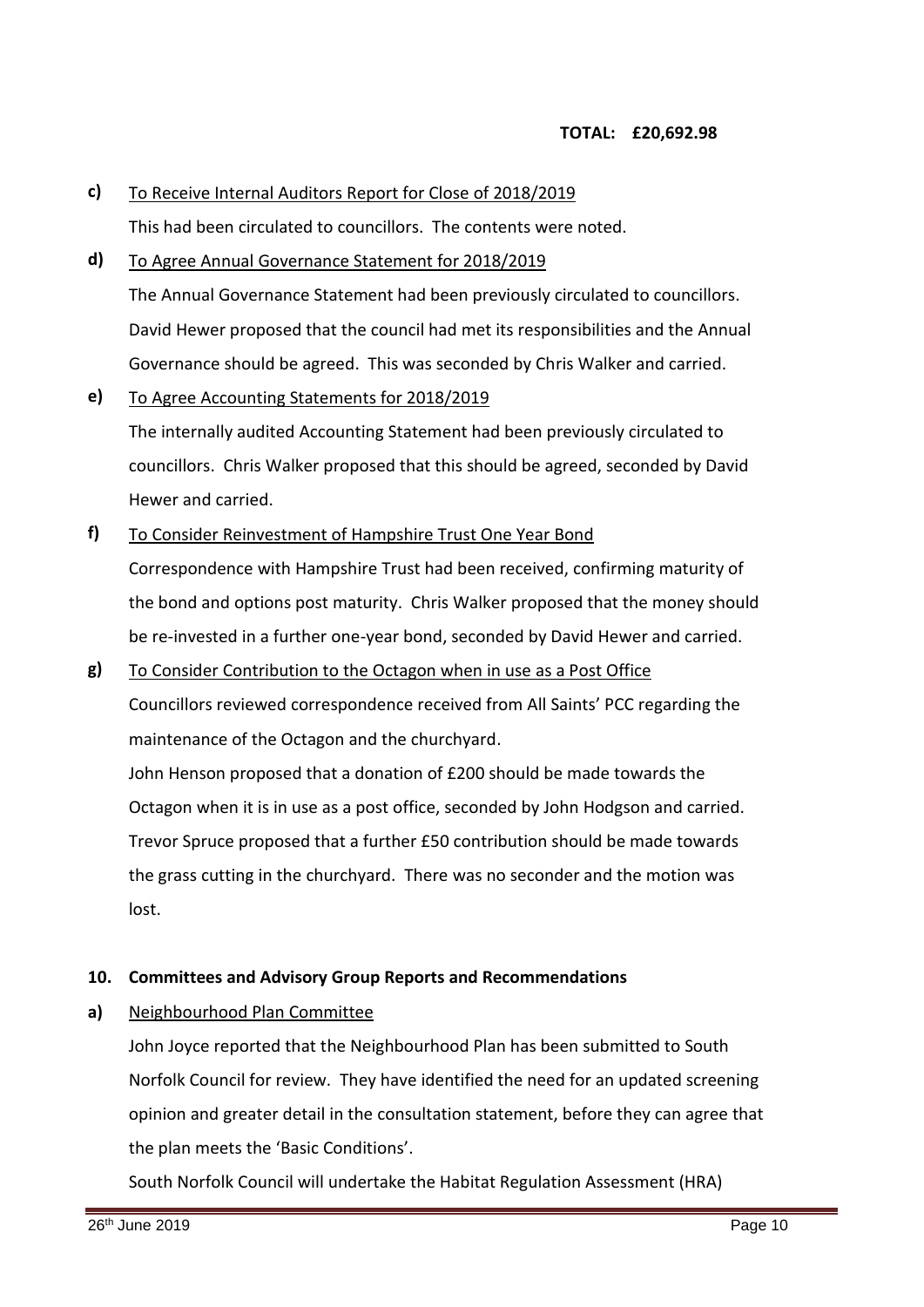Screening (plus full assessment if this is deemed to be necessary). They intend to prepare the HRA Screening next week and issue it to Natural England for their consideration accordingly. Natural England will then have a consultation period of six weeks to respond. South Norfolk Council has proposed the consultation dates of 2<sup>nd</sup> August – 13<sup>th</sup> September for the Regulation 16 consultation, but are querying whether the Parish Council would like this extended to an eight week consultation period, starting on 19th July, as much of the proposed six week consultation is in the summer holidays. This was agreed.

**b)**  Welcome Home and Memorial Playing Fields Trust

The Trust met on 5<sup>th</sup> June for its Annual Meeting. It was agreed that a committee would be formed to streamline the work of the Trust. The committee now consists of John Overton, Carl Pitelen, Trevor Spruce, Tim Boucher and John Joyce. The Annual Accounts (audited) were agreed as follows:

| <b>Closing Balance</b>  | £4,981.57 |
|-------------------------|-----------|
| Payments                | £2,570.40 |
| Receipts                | £2,617.50 |
| <b>Opening Balance:</b> | £4,934.17 |

A quote of £860 +VAT has been received to repair the faulty CCTV camera. It was agreed to not proceed as yet and instead investigate the cameras direct link to the community centre.

A quotation had been requested for various maintenance works on the pavilion. The Clerk advised that the football club had offered to paint the dugouts. It was agreed that the Parish Council would provide some graffiti resistant paint to assist with this.

The insurance claim for the play equipment damaged by fire is progressing. Further to the insurance company's request, pictures of the damage have been provided and two quotes sought. The contractors have been met onsite and the quotes are awaited.

Contact has been made with the high school and they are very receptive to meeting up with councillors to discuss the recent spates of anti-social behaviour in the village – particularly at the playing field, and also the idea of a hard hitting assembly on fire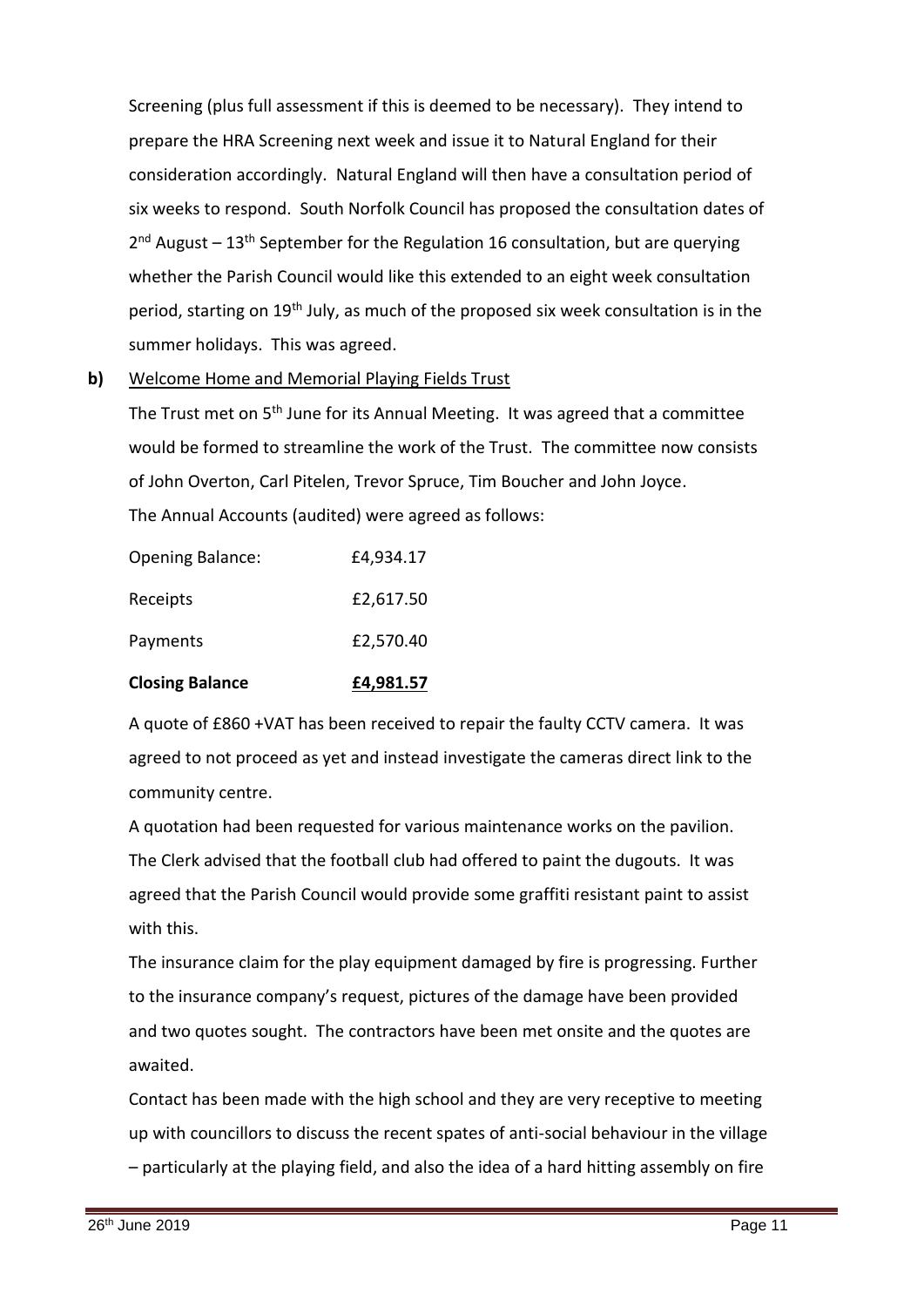safety. They would also like Sherry Locke to be involved. It was agreed that Tim Boucher, John Hodgson and Trevor Spruce will be involved in this meeting when arranged.

#### **c)** Strategic Working Group

The Strategic Working Group met on 12<sup>th</sup> June. It was agreed that meetings would be held quarterly as opposed to half yearly. The meeting was focussed on closing off the 2018/2019 annual action plan and creating a new one for 2019/2020. These plans were presented to council. John Hodgson proposed that they be accepted, seconded by David Hewer and carried.

It was agreed that David Hewer, Chris Walker, John Overton, Tim Boucher, John Joyce and Trevor Spruce would make up the Community Land Project working group.

### **11. Training, Seminars and Development**

- **a)**  To Agree Attendees for Community Land Trust Conference on 18th July It was **agreed** that John Joyce and the Clerk should attend this conference
- **b)**  To Consider Invitation to the Norfolk Local Councils Conference 2019 on 12<sup>th</sup> July It was agreed that John Joyce, John Hodgson and the Clerk should attend, at a cost of £49.50 each.
- **c)**  To Consider Invitation to CPRE Rural Housing Conference on 6<sup>th</sup> September It was agreed that Poringland Parish Council need not be represented at this event, as much would be covered under the Community Land Trust Conference.
- **d)** To Consider Method of Training for New Councillors / Refresher Training for Existing Councillors.

The Clerk advised that she had a training programme that she would be happy to present for new councillors. All were agreed that the Clerk can proceed with this.

**e)**  To Agree for Clerk to attend a 'VAT for Larger Councils' course on 5<sup>th</sup> September. It was agreed that the Clerk should attend this at a cost of £52.50.

### **12. Community Centre**

**a)** To Consider Options for Boiler Repair / Replacement

Four options were presented to councillors, from replacement with a 'like for like' domestic type boiler, through to a full new commercial system. For each option,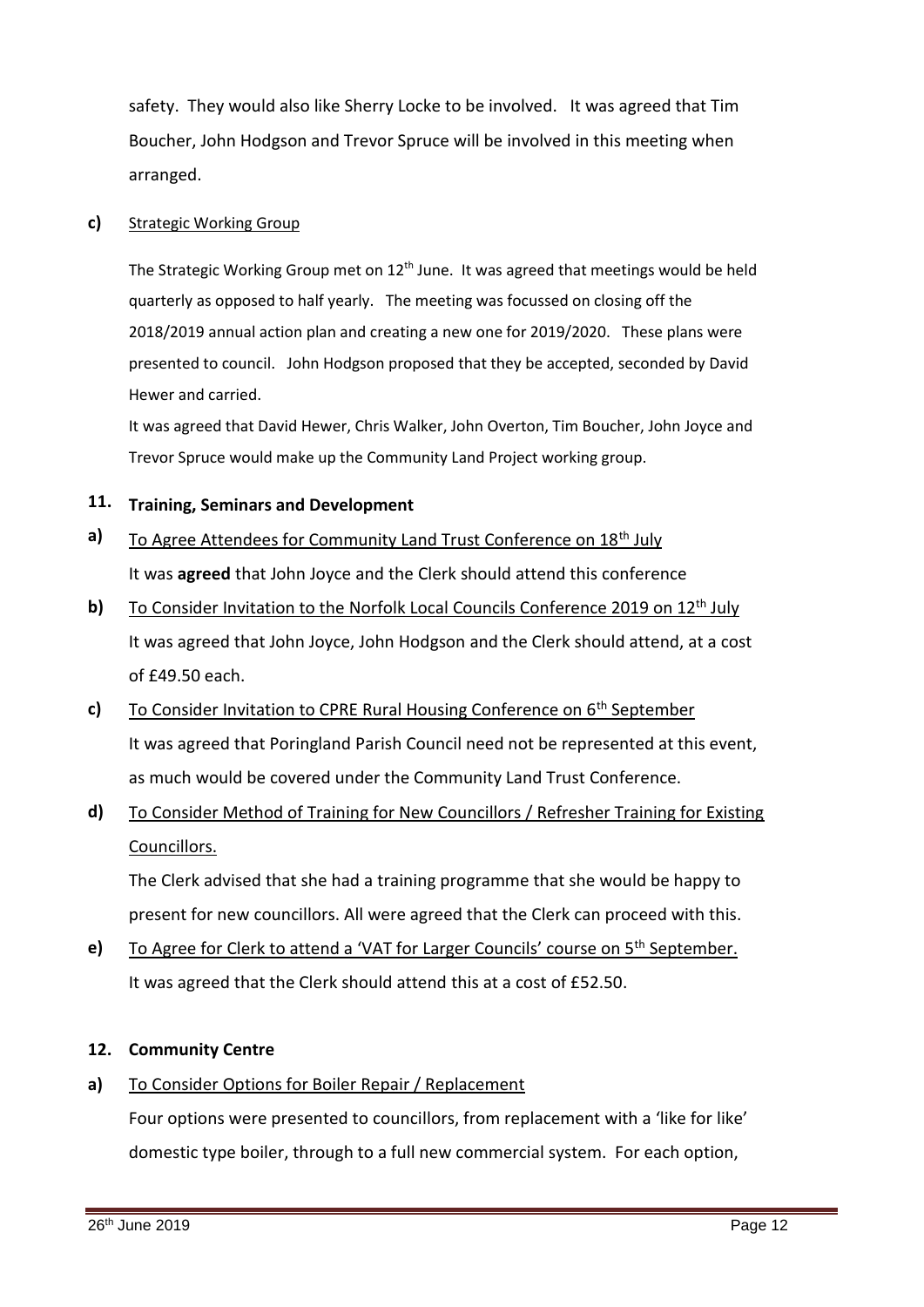councillors requested further details on the warranty period, whether the boiler is felt to be sufficient for the job, the kilowatt rating, and the running costs.

**b)** To Receive Fire Risk Assessment and Agree Action Plan

The fire risk assessment and action plan was presented to councillors. It was **agreed** that the Clerk, the Community Centre Manager, the Caretaker and the Relief Caretaker should all attend fire warden and fire extinguisher training. It was **agreed** that the clerk should action all matters on the action plan, with the exception of the separate compound for the bins, where costs are to be investigated.

**c)**  To Consider Proposal for a Bierfest in 2020

> It was agreed that the community centre manager should proceed with this proposal.

### **13. Public Telephone Box**

**a)** To Agree Adoption Contract with BT and Agree Cheque to be Drawn for £1 John Hodgson proposed that the contract should be signed to adopt the phone box and a cheque drawn for £1 to reflect the purchase of the asset. Seconded by Chris Walker and carried.

#### **b)**  To Consider Restoration and Future Use

The Men's Shed had provided a proposal for restoration and to create a wildlife friendly garden around it. This would be done and maintained in the future. There was also the opportunity to work with other village groups to make the box an informal village information hub containing information such as maps, walks, village history and details of village clubs and organisations. It was agreed to accept this proposal.

John Hodgson is currently obtaining the cost of having a defibrillator attached to the external area of the phone box and opportunities for funding.

### **14. To Agree Annual Report and Method of Distribution**

Subject to minor changes, the annual report was **agreed**. Trevor Spruce proposed that a distribution company should be employed at a cost of £595 + VAT to distribute to the parish. Seconded by Chris Walker and carried.